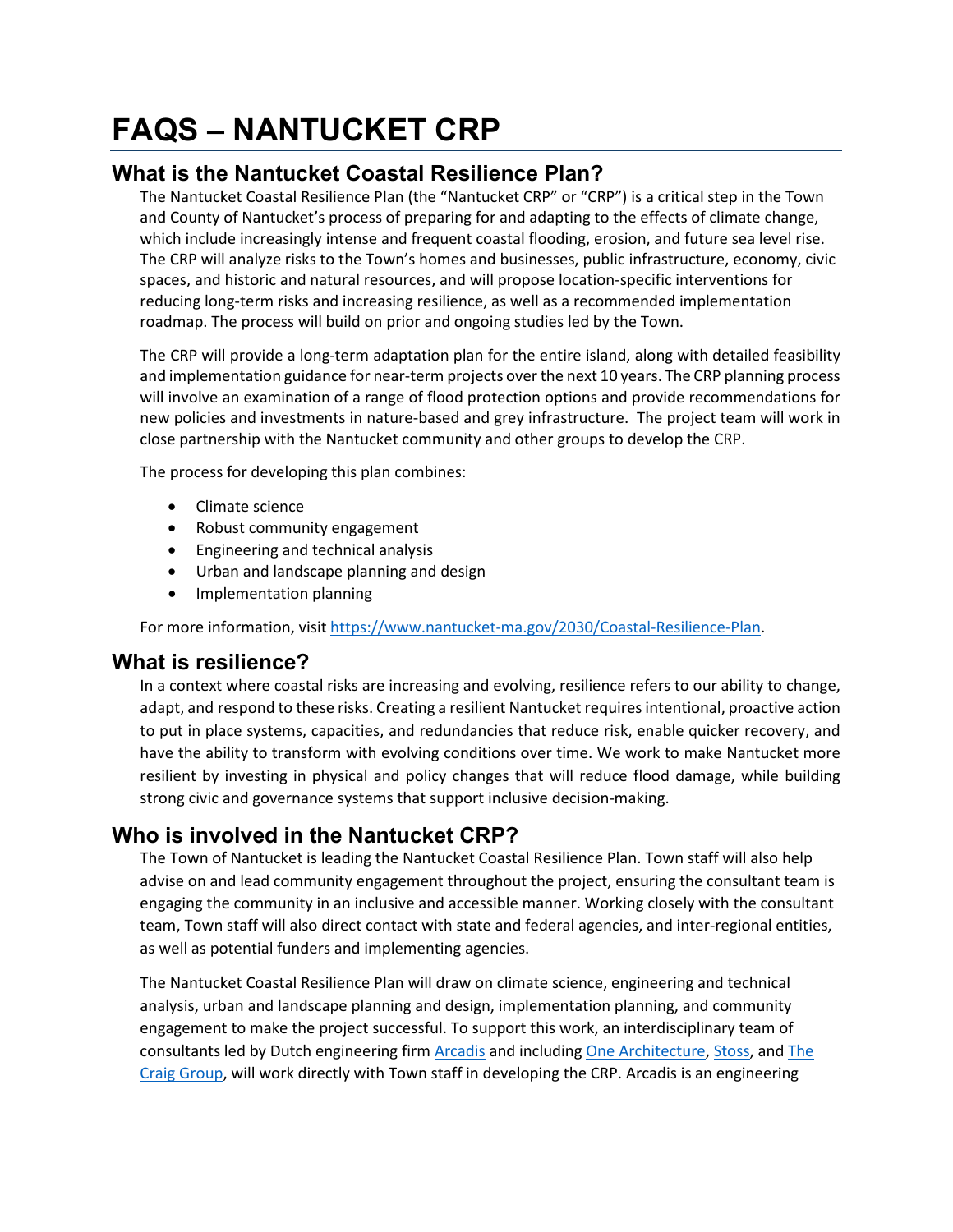company founded in the Netherlands in 1888 to deal with land reclamation and flooding. Today it is a global engineering company with substantial experience in Massachusetts.

The Coastal Resilience Advisory Committee (CRAC) serves as the citizen steering committee for the project to help vet preliminary findings and input, share detailed information, provide a testing ground for concepts before they are published, build consensus around decisions, and serve as champions of and ambassadors for the project.

To read more about the CRAC, visit [https://www.nantucket-ma.gov/1391/Coastal-Resiliency-](https://www.nantucket-ma.gov/1391/Coastal-Resiliency-Advisory-Committee)[Advisory-Committee.](https://www.nantucket-ma.gov/1391/Coastal-Resiliency-Advisory-Committee)

#### **What are the hazards Nantucket faces?**

A range of coastal hazards will affect Nantucket of the coming decades, including flooding from coastal storms, high tide flooding, and coastal erosion. Each of these coastal hazards will be exacerbated by projected sea level rise. These hazards will have different effects across the island, including:

- Coastal flooding and high tide flooding, most notably in the Downtown area, Brant Point, Madaket, Polpis Harbor
- Coastal erosion, particularly on the south and east shores.

## **What factors drive Sea Level Rise?**

Climate change is primarily driven by greenhouse gas emissions, which causes global warming. Global warming is causing Arctic and Antarctic ice sheets to melt and oceans to thermally expand, both of which drive rising sea levels, in addition to other factors such as subsidence (the gradual settling of land). Sea level rise will make coastal flooding and erosion worse over time.

# **Why is the Nantucket CRP necessary?**

Coastal flooding and erosion are as old as the island itself. These forces have shaped the island into the familiar form we see today. Due to sea level rise, this constant and progressive shaping of land by water is accelerating, altering the shorelines in ways that we are not prepared for and threatening built and natural environments across the island, from roads and docks, to private residences and businesses, to the shape of our beaches. We cannot maintain the island in perpetuity, but we can take steps to reduce the impacts of these risks and to improve the resilience of our community over time. The CRP will outline recommended steps for reducing risk and improving resilience through investments in new infrastructure, restoration and enhancement of natural systems, and changes to policies and regulations.

## **Will the Nantucket CRP impact me?**

The short answer is yes, because of the reasons below, among others:

- If you live or work in Nantucket, you have been affected by flooding or know someone who has. Without implementing a coastal resilience strategy, you and people you know are more than likely to be affected by flooding in the future.
- Making Nantucket more resilient means identifying and implementing changes to our neighborhoods, waterfronts, and open spaces in ways that protect the community for generations, while preserving the island's unique environment and character.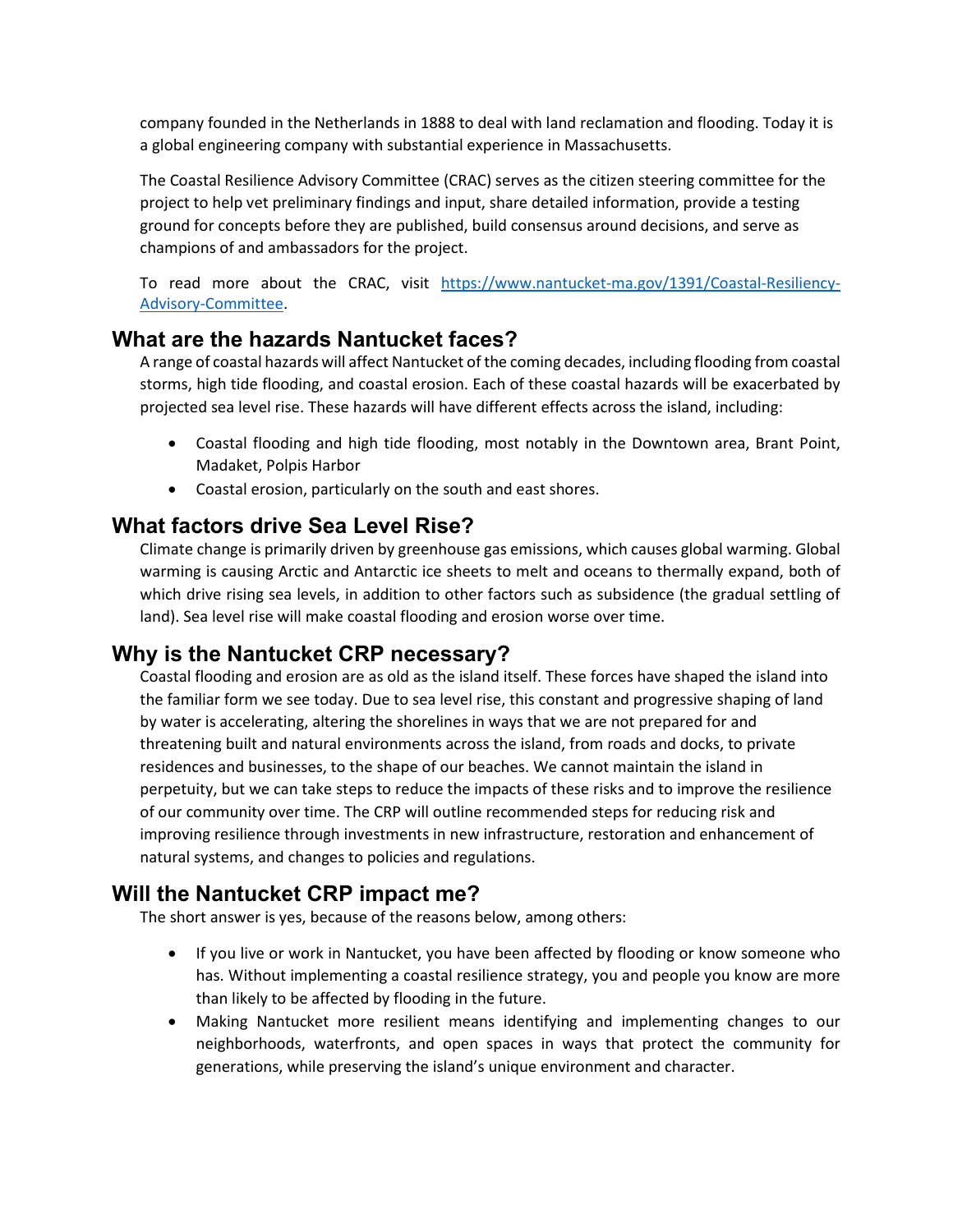• If you live or work on Nantucket, decisions made or not made as part of this project will affect your life and your community because these decisions will likely change the way some of the spaces in your community look and function over time.

This is why it is important that you be involved in the planning process to let your concerns, perspectives, and feedback be heard. Public participation is integral to the development of a CRP that has broad support for implementation.

## **What's the timeline for this project?**

The plan will be completed in Fall 2021 and involve four phases of public outreach and engagement to help inform the community and refine and finalize the proposed solutions, as summarized in our [Community Engagement Plan.](https://www.nantucket-ma.gov/DocumentCenter/View/38229/Stakeholder-Engagement-Plan-PDF) Public health and safety will be a priority throughout the process, and we will look for creative ways to engage the community while adhering to COVID-19 guidance and restrictions.



# **What are the expected outcomes of the CRP?**

The CRP will result in a final report with recommended actions and an implementation roadmap. The planning process will result in the following:

- Community engagement
- Risk and vulnerability assessment
- Conceptual designs for coastal resilience infrastructure
- Implementation prioritization and planning, including project necessity assessment for each proposed project
- Cost estimates and cost effectiveness for proposed projects
- Toolkit for private property owners
- Recommend bylaw changes, policy changes, and guidelines for future town development with respect to wetland management and sea level rise

#### **How does the CRP relate to other resilience initiative on Nantucket?**

The CRP is one of several recent and ongoing initiatives focused on coastal resilience on Nantucket. The CRP will build on the work undertaken for the Natural Hazard Mitigation Plan (2019) and the Coastal Risk Assessment and Resiliency Strategies Report (2020), as well as other prior plans and